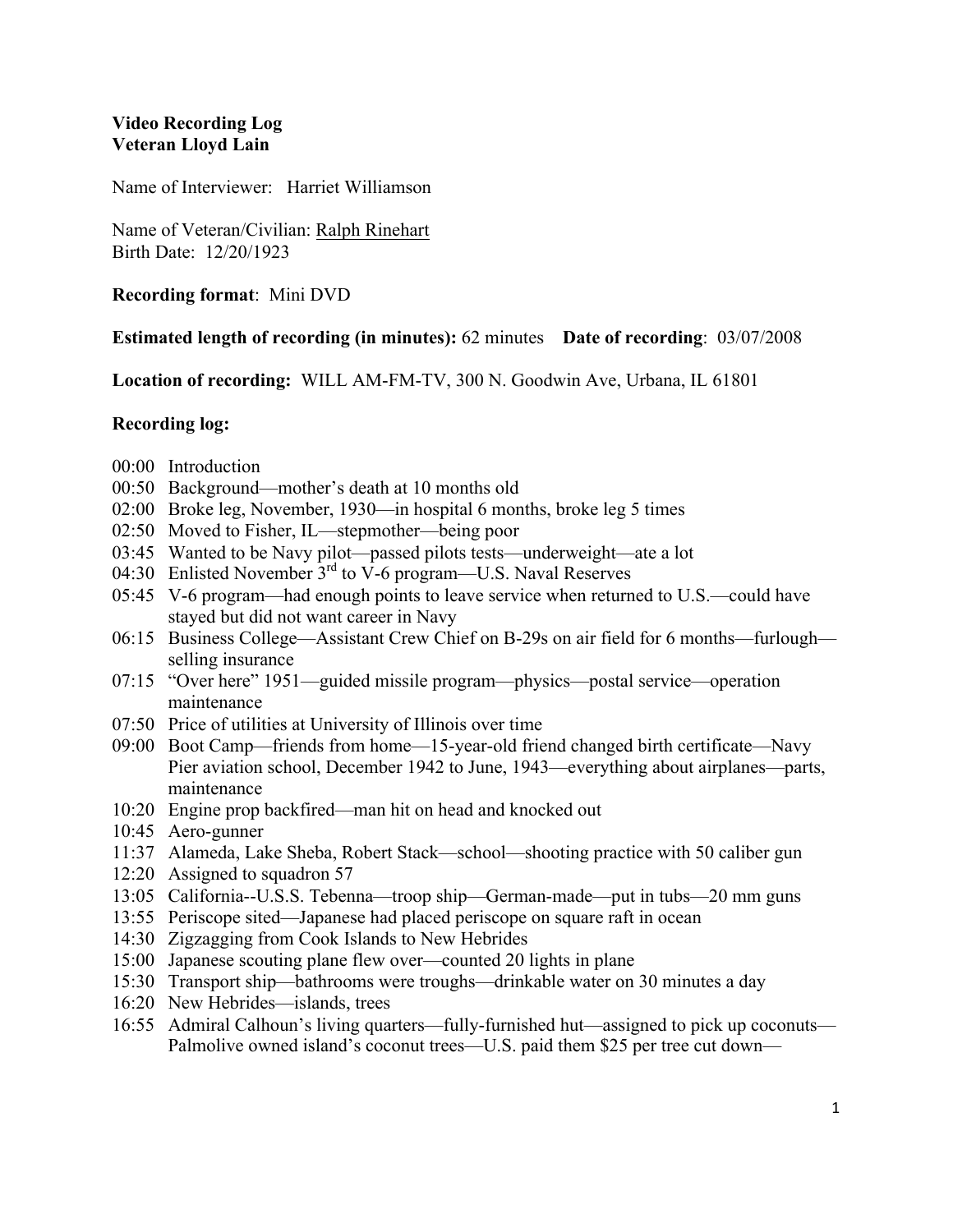Admiral Calhoun was commander of Pacific Fleet Air—Richard Nixon on New Caledonia

- 19:50 U.S. Tibenna up North—torpedoed by Japanese
- 20:45 Crossed equator twice
- 21:30 Bottom plate of ship knocked off
- 22:12 Ship carrying trucks full of candy—stealing candy, food—not fed much
- 22:58 From New Caledonia to Espartos
- 24:35 Captain found out he could set tables—assigned to set tables for chiefs—swimming with natives on islands—natives would come to the theatre for movie nights
- 26:38 Every 7 days, one day off—given command car and case of beer—visit native village— 90-year-old chief told them story about when his tribe was cannibalistic, ate white people—trip to Theo Pass
- 30:30 Theo Pass—mined Nickel—Vichy French
- 31:25 Animals on islands
- 32:40 All 4 Admirals together at New Caledonia—Admiral Hallstead's plane
- 35:20 Flying—looking for submarines—up in planes for about 4 ½ hours at a time at about 2,000 feet—Dauntless Dive Bombers—manning twin 30 guns behind pilot
- 37:50 Didn't want Japanese to come back around Australia—they were there to watch—while there sunk Japanese submarine—captured 20 Japanese men
- 38:45 First had twin-wing plane with platoons on—could land on water and land—then changed to Dauntless Dive Bombers
- 39:12 Flying from New Caledonia—November, 1943—while plane Captain, flew 4 hours a month—2<sup>nd</sup> Class Petty Officer
- 39:58 [Reads plane log]
- 40:50 Plane Captain—worrying about his planes while they were out on missions—developed a spastic colon
- 42:00 Planes traveled on different sectors
- 42:30 Plane trouble—plane coughed, was going down—pilot jumped, boy didn't—pilot's parachute saved him, boy's didn't because he waited too long to open it—died, buried there—pilot rescued on Destroyer—got back 3 days later
- 44:15 Got Flying Duck in case of future rescues—never used
- 44:38 A lot of pressure—boys he worked with—thieves, card cheaters
- 46:02 Recreation—baseball, softball, basketball
- 46:25 Each man got 2 bottles of beer a night—he sold them for 10 cents apiece—drank until married later—fast heart, spastic colon—took Fenalbar for his heart
- 48:02 Came back to U.S. after 20-some months—took medical survey—30-day-leave—drank moderately
- 49:39 Correspondence—writing 10 ladies, brother in Army, stepbrother in Marines
- 50:25 Father died in September, 1944
- 51:37 Stepmother remarried in October or November
- 52:35 15-year-old friend dated 25-35-year-old women in Chicago
- 53:35 Arrived in U.S. with just work clothes—given tailored uniforms—cartons of cigarettes
- 56:30 Happy to serve—lucky—friends in service
- 57:50 Influenced life—taught to work with people, respect people
- 58:20 Too much pressure